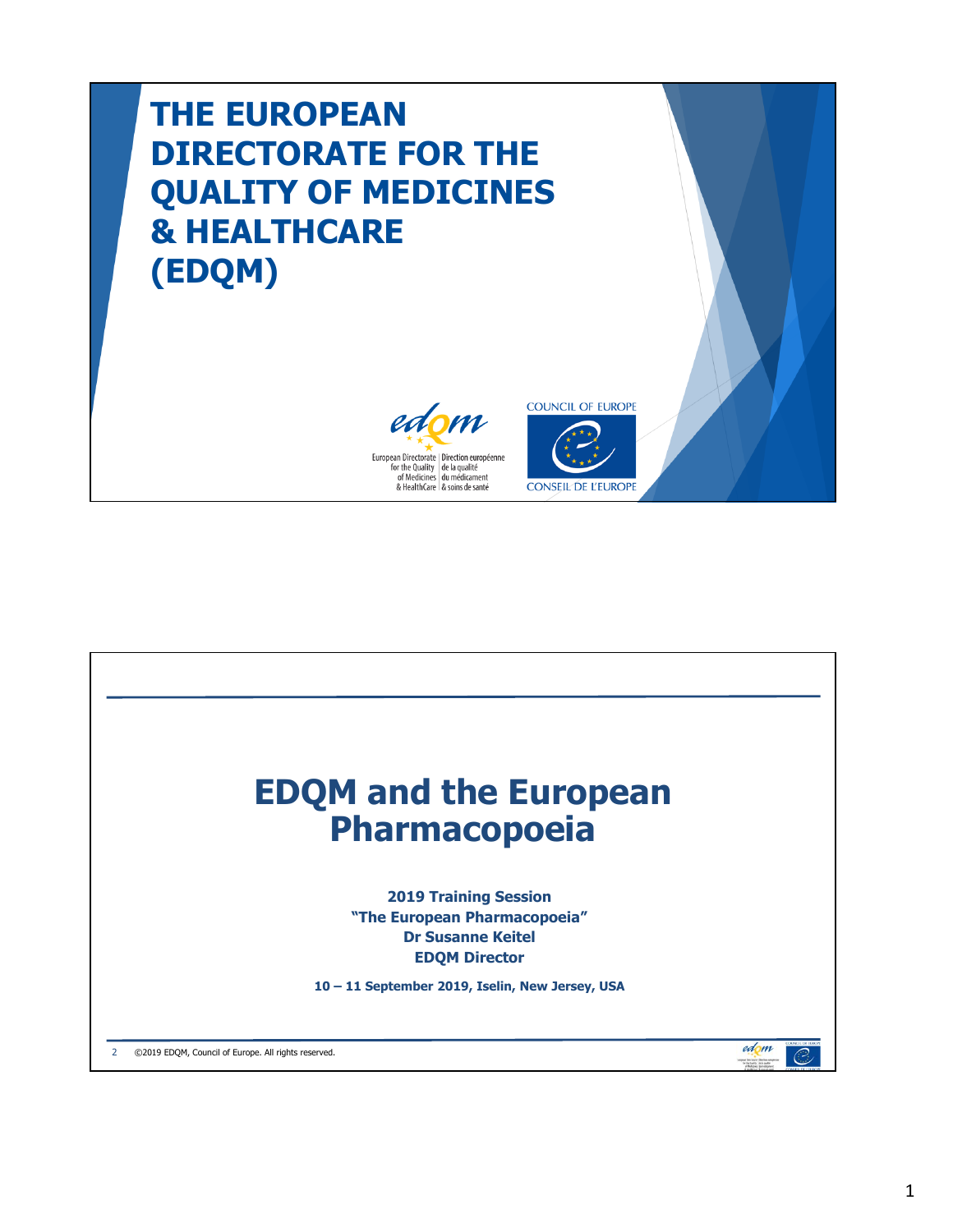# **STRUCTURE** • **Council of Europe, European Union and EDQM** • The EU regulatory framework in pharmaceuticals and its key players • EDQM and the European Pharmacopoeia • Pharmacopoeial Harmonisation edom 3 ©2019 EDQM, Council of Europe. All rights reserved.

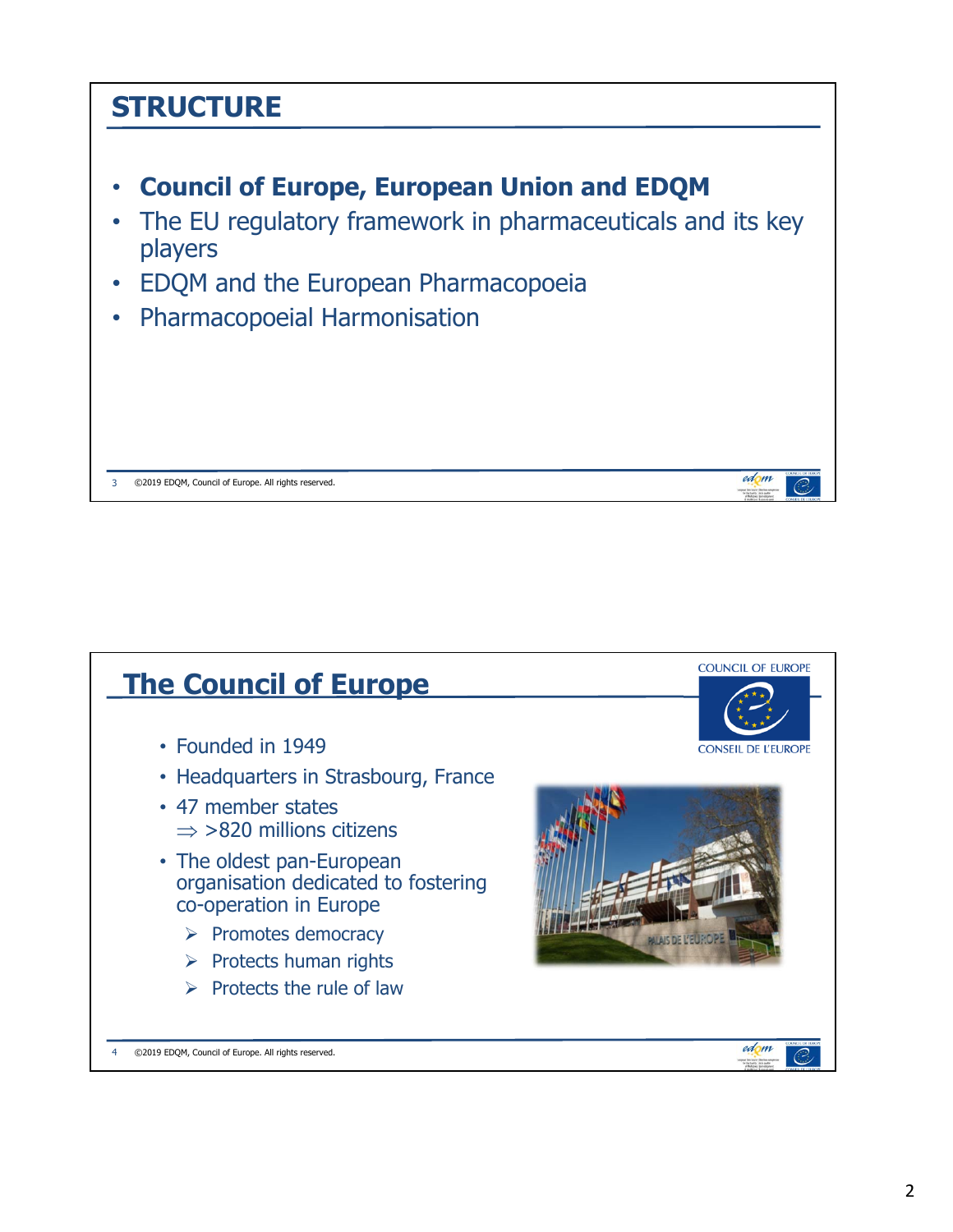

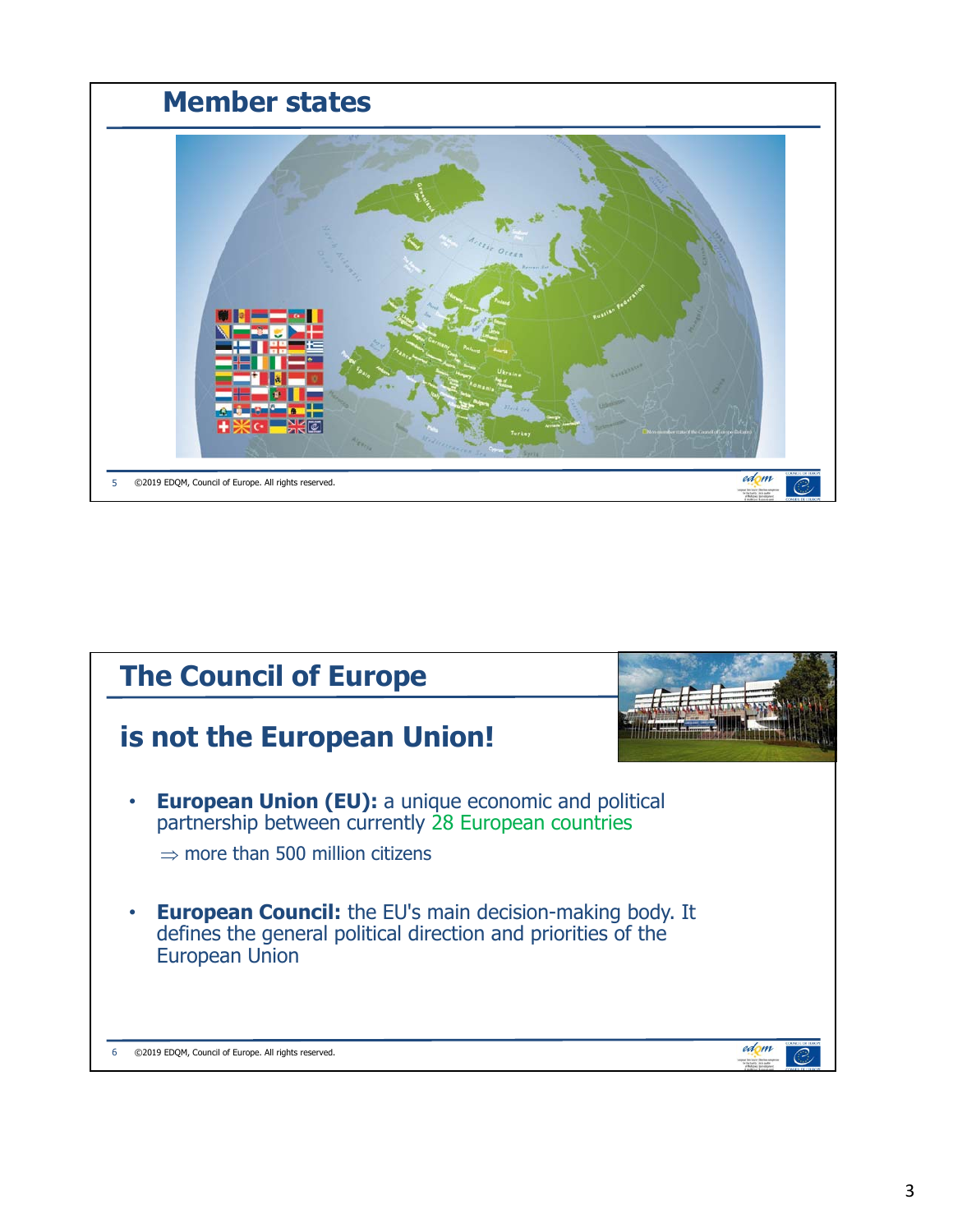

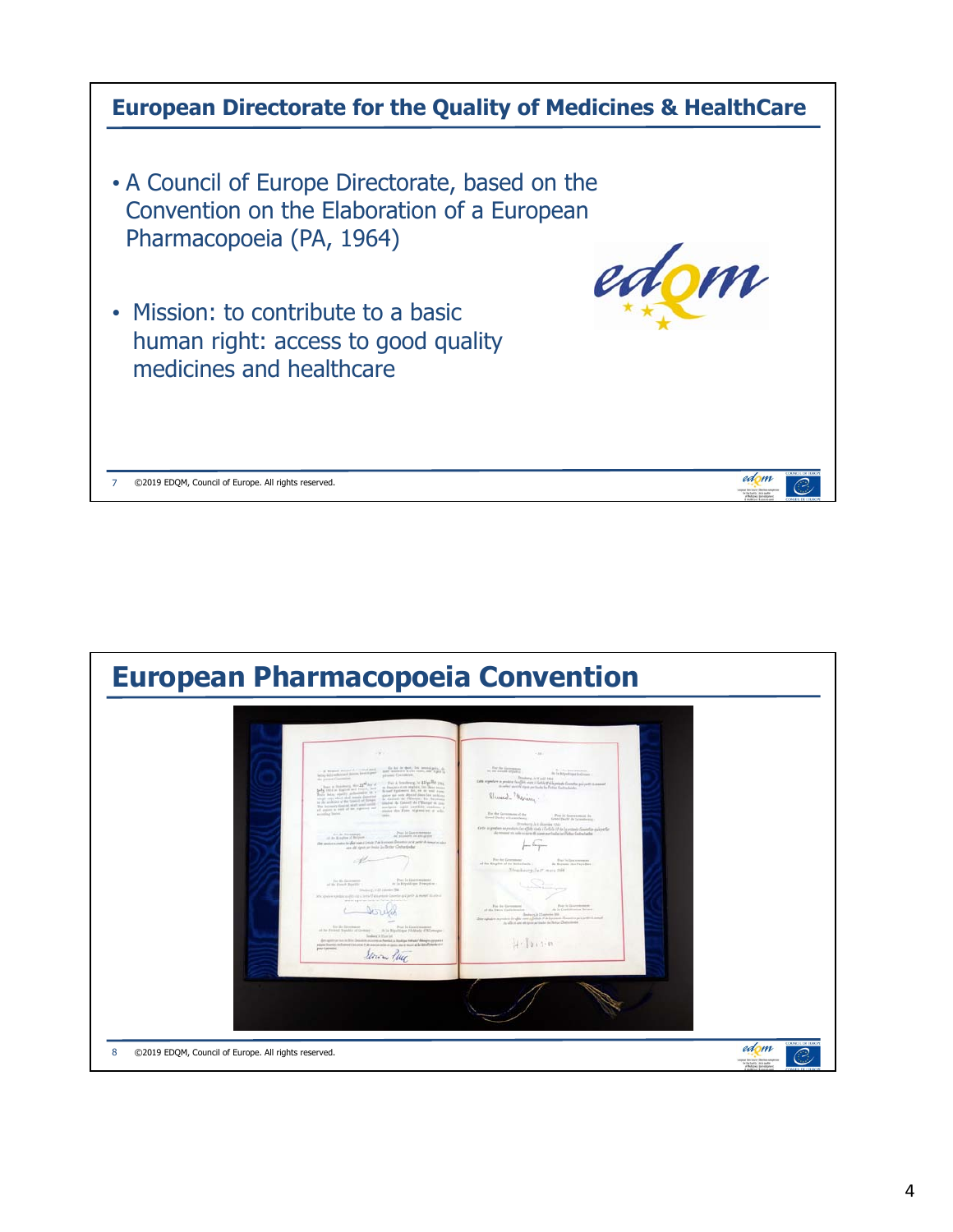| <b>European Pharmacopoeia Convention</b>                                                                                                                                                                                              |
|---------------------------------------------------------------------------------------------------------------------------------------------------------------------------------------------------------------------------------------|
|                                                                                                                                                                                                                                       |
| Article 1:                                                                                                                                                                                                                            |
| The Contracting Parties undertake                                                                                                                                                                                                     |
| a) Progressively to elaborate a Pharmacopoeia which shall be<br>common to the countries concerned and which shall be entitled<br>"European Pharmacopoeia";                                                                            |
| b) To take the necessary measures to ensure that the monographs<br>which will be adopted and which will constitute the European<br>Pharmacopoeia shall become the official standards applicable<br>within their respective countries. |
| Strasbourg, 22. July 1964                                                                                                                                                                                                             |
| ©2019 EDQM, Council of Europe. All rights reserved.                                                                                                                                                                                   |

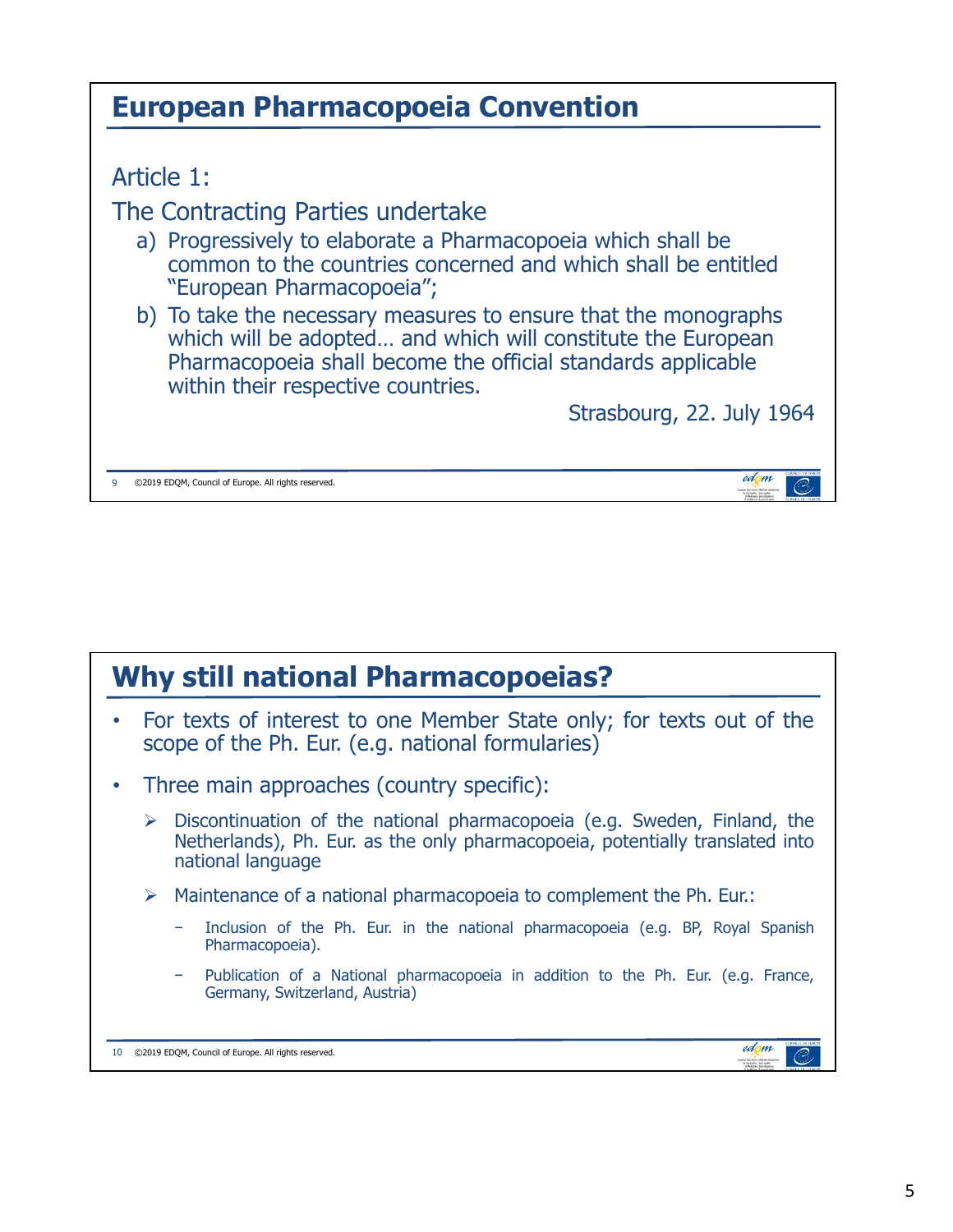

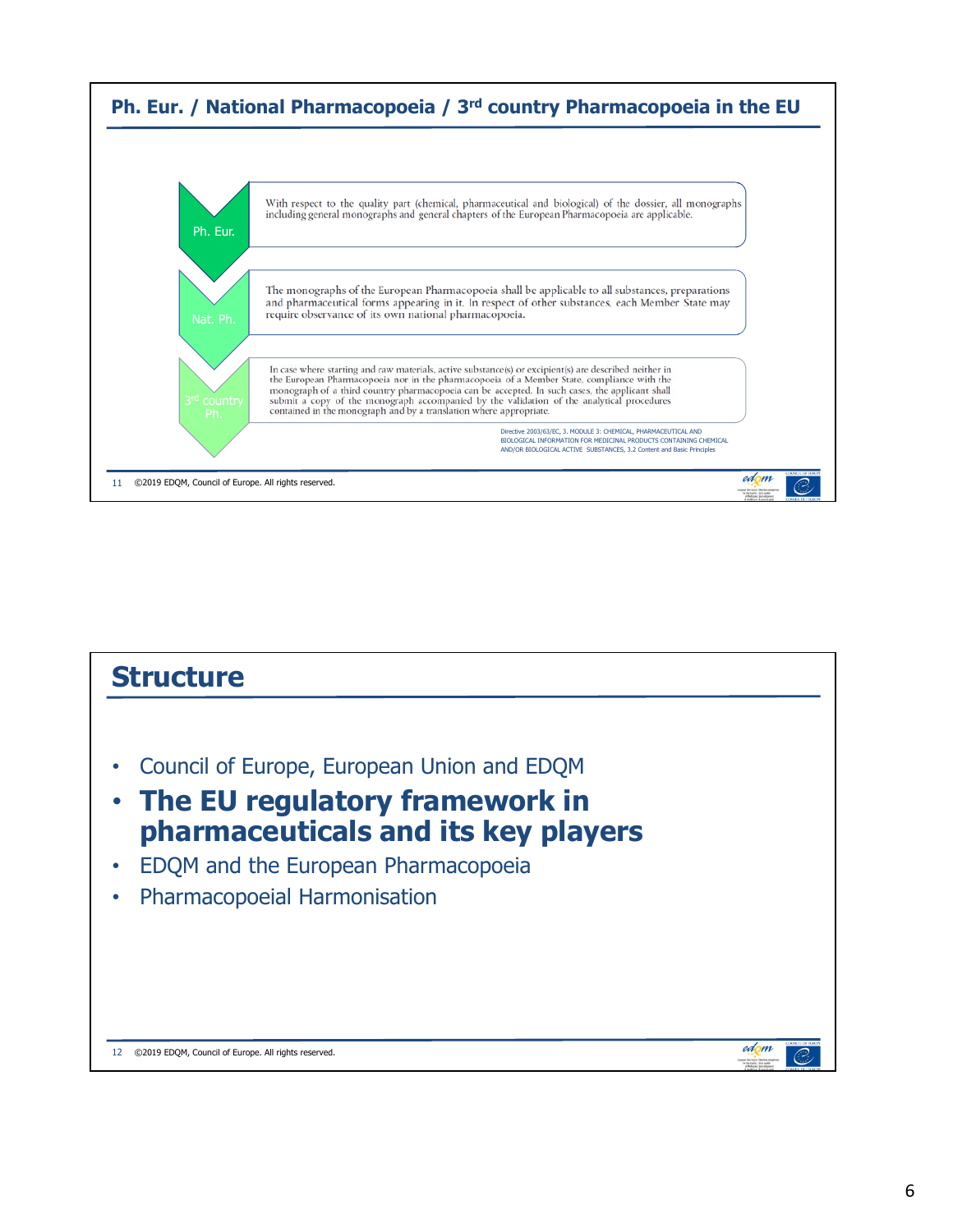

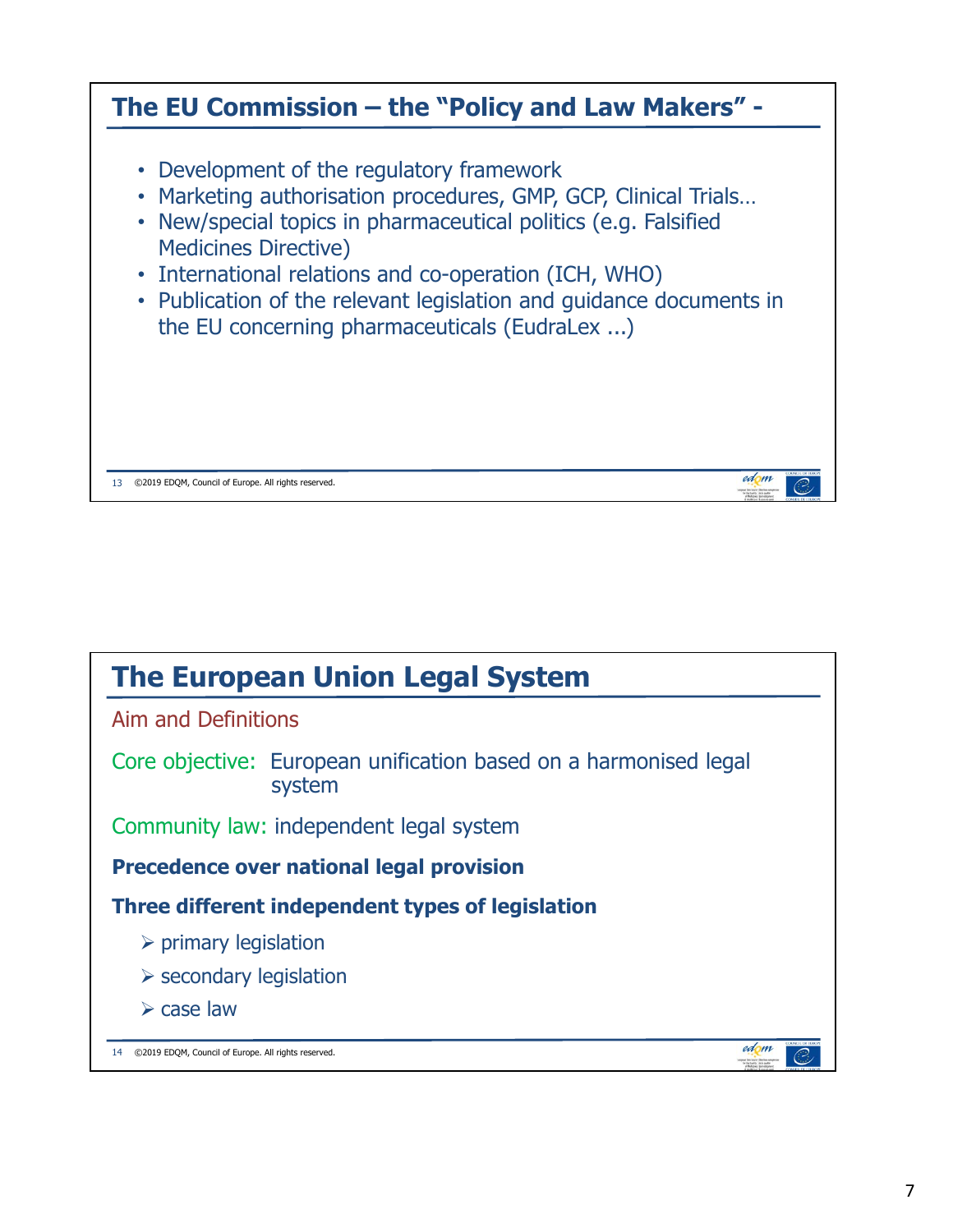

| Quality $\ll$ Players $\gg$ in the EU                                                                                                           |      |
|-------------------------------------------------------------------------------------------------------------------------------------------------|------|
| EMA and national competent authorities (NCA)                                                                                                    |      |
| CHMP/CVMP/HMPC Working parties:<br>- Quality Working Party (+ CVMP + HMPC)<br>- Biologicals Working Party<br>- GMP/GDP Inspectors Working Group |      |
| EDQM:<br>European Pharmacopoeia<br>- OMCL network<br><b>Certification of Suitability</b><br>.                                                   |      |
| ©2019 EDOM, Council of Europe. All rights reserved.<br>16                                                                                       | edom |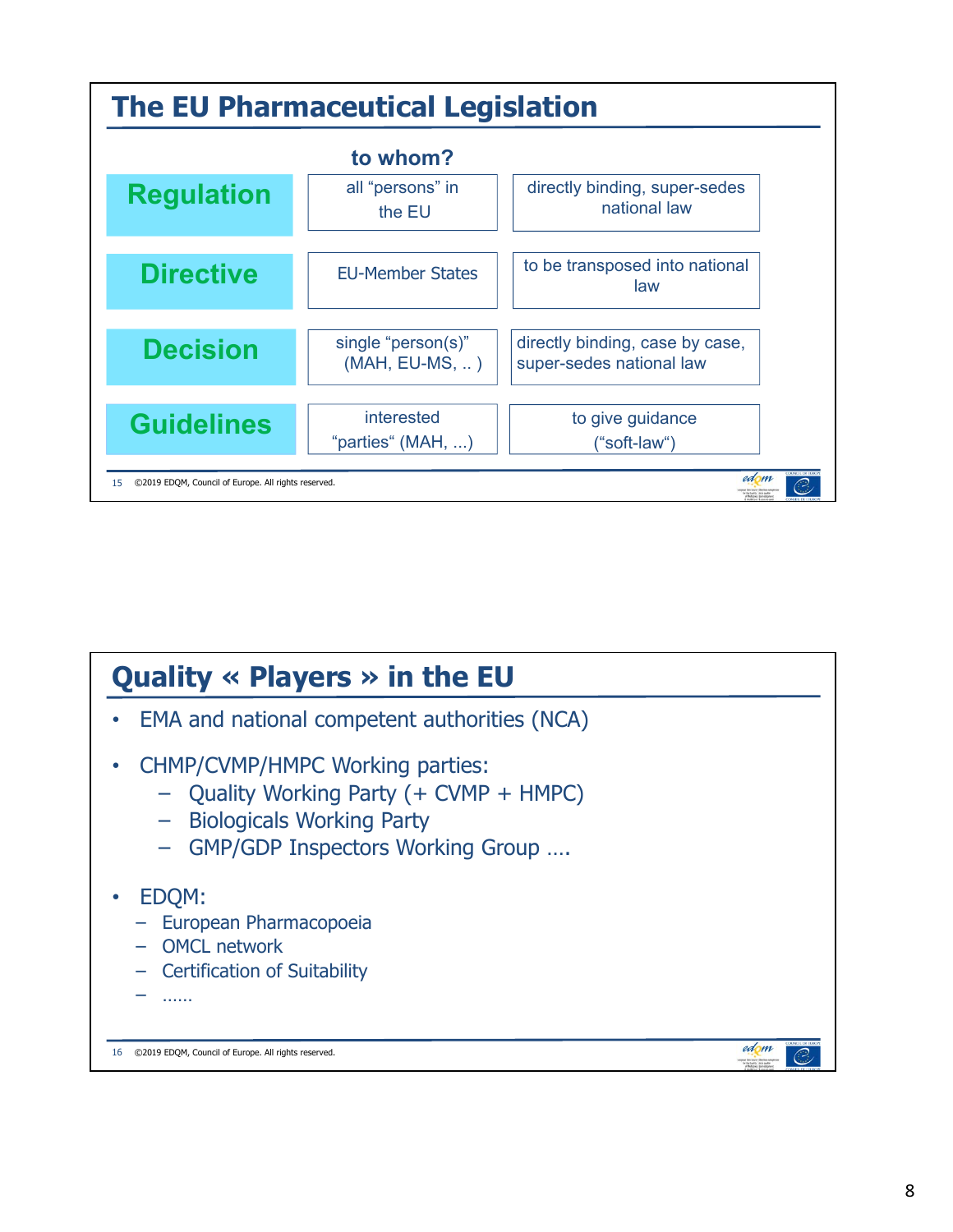| <b>European Medicines Agency (EMA)</b>                                                                                                                                                                                                                                                                                                                                                                                                                                                                 |
|--------------------------------------------------------------------------------------------------------------------------------------------------------------------------------------------------------------------------------------------------------------------------------------------------------------------------------------------------------------------------------------------------------------------------------------------------------------------------------------------------------|
| • A European Union body responsible for the evaluation,<br>supervision and pharmacovigilance of medicinal products.<br>• Set up in 1995 (EC Regulation No. 2309/93), now located in Amsterdam, NL.<br>• EMA is not the FDA for Europe!<br>• Coordinates the existing scientific resources of Member States.<br>• Works through a network of about 4500 European experts. It draws on<br>the resources of the approx. 44 National Competent Authorities (NCAs)<br>in currently 31 EU and EEA countries. |
| • A single evaluation is carried out through the Committee for Medicinal<br>Products for Human Use (CHMP) or Committee for Medicinal Products<br>for Veterinary Use (CVMP) for the centralised procedure.<br>• Works closely with the EDQM (Ph. Eur., Certification, OMCL-Network).                                                                                                                                                                                                                    |
| edon<br>©2019 EDQM, Council of Europe. All rights reserved.                                                                                                                                                                                                                                                                                                                                                                                                                                            |

#### **National Authorities**

Act as "full provider" for the applicants – responsible for the different marketing authorisation procedures and different kinds of medicinal products.

- Nominate experts for the evaluation of the application for the centralised marketing authorisation process.
- Act as rapporteur or co-rapporteur in the assessment of centralised applications via their CXMP members.
- Participate in working parties, ad hoc groups, promote pharmaceutical politics development.
- Responsible for pharmacovigilance.
- Contribute to the activities of the EDQM.

18 ©2019 EDQM, Council of Europe. All rights reserved.

edom

standard responsibility<br>| The Dualty<br>| Historicans

 $\overline{C}$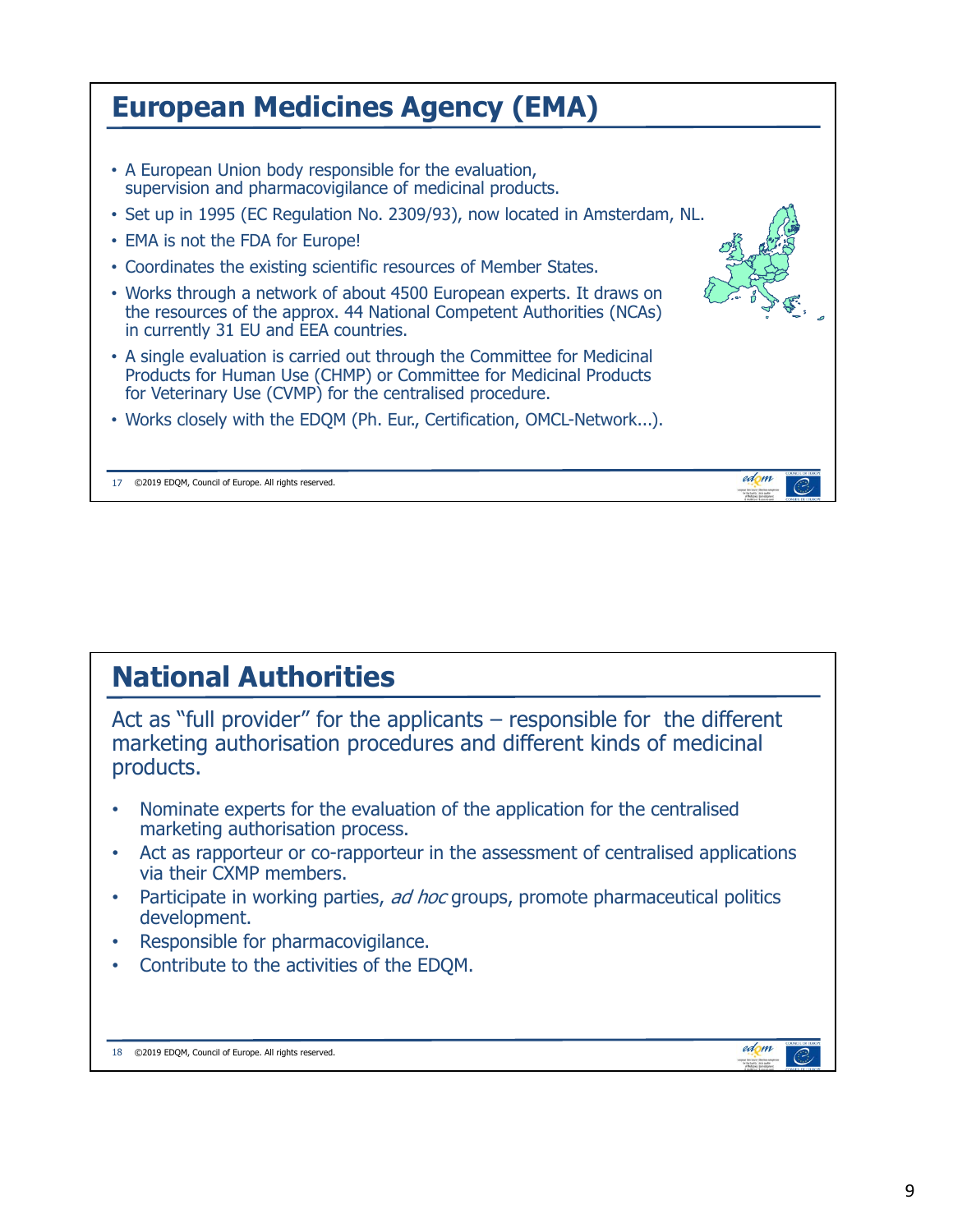

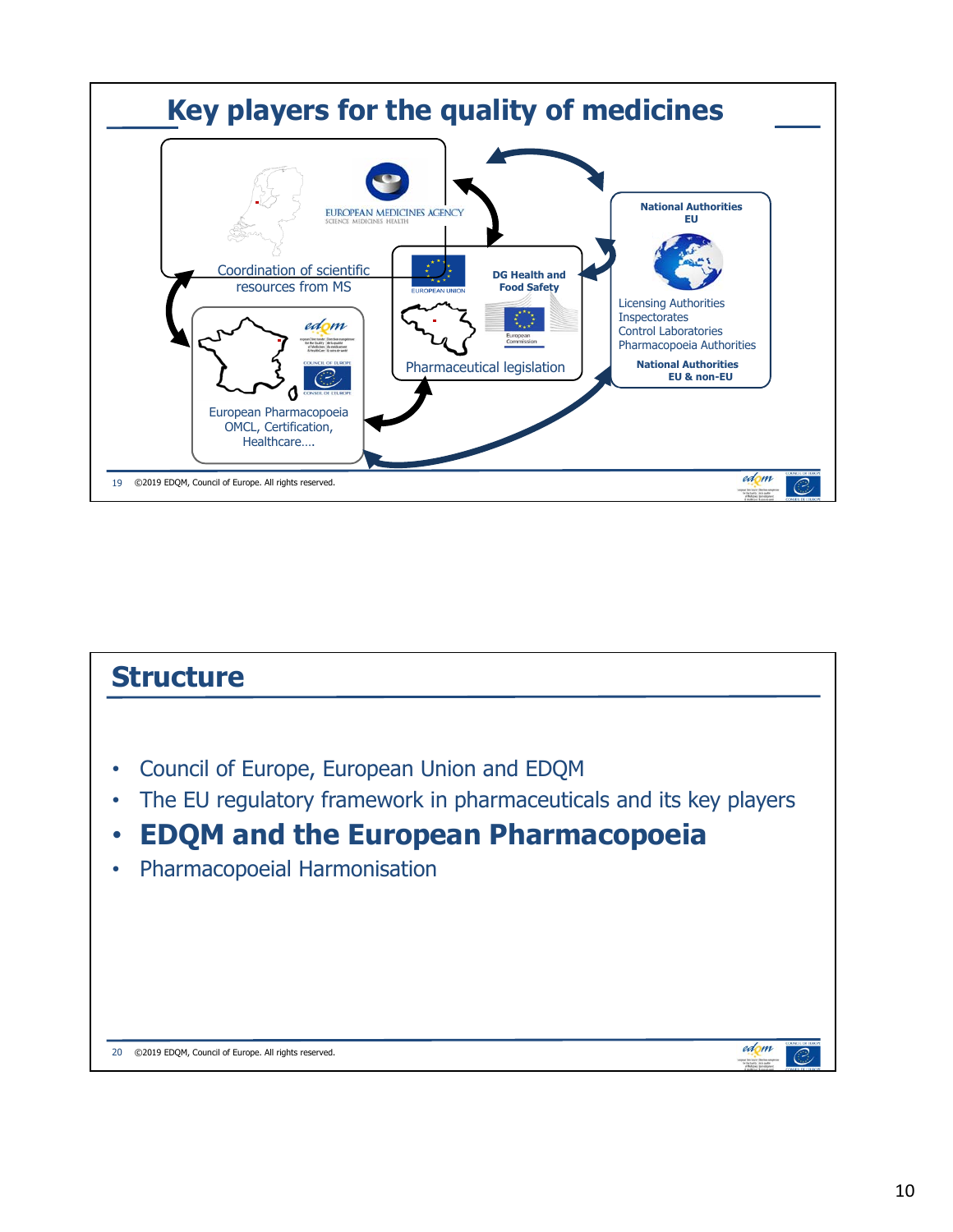

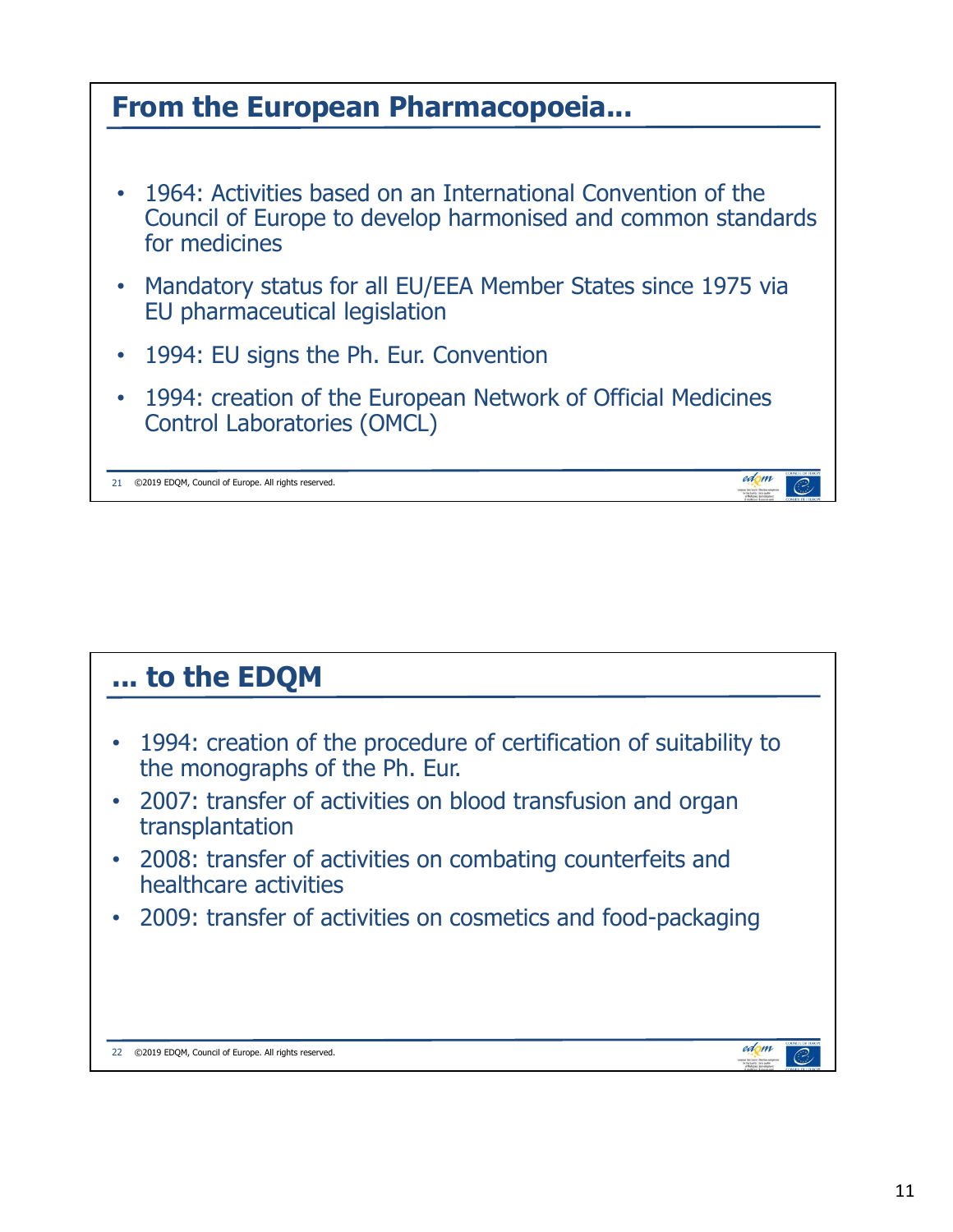| <b>Office of the Director</b>                                                                  |                                                                                          |                                                                                               |                                     |                                                         |                                                                 |                                                                               |                                                       |                                                                    |  |  |
|------------------------------------------------------------------------------------------------|------------------------------------------------------------------------------------------|-----------------------------------------------------------------------------------------------|-------------------------------------|---------------------------------------------------------|-----------------------------------------------------------------|-------------------------------------------------------------------------------|-------------------------------------------------------|--------------------------------------------------------------------|--|--|
| European Pharmacopoeia<br><b>Department (EPD)</b>                                              | IT and Publications Division<br>at POI                                                   | <b>Bological Standardisation</b> ,<br><b>CANCL Network and Healthcare</b><br>(DBO) Department | <b>Laboratory Department (DLab)</b> | <b>Certification of Substances</b><br>Department (DCEP) | <b>Reference Standards &amp;</b><br>Logistics Department (DRSL) | <b>Public Relations and</b><br><b>Documentation Division</b><br><b>IPROO1</b> | <b>Administration &amp; Finance</b><br>Division (DAF) | Quality and Risk Management<br>Section (GRMS)                      |  |  |
| Chemically Defined<br>Substances, Finished Products.<br>General Chapters & Herbals<br>Division | Publications Unit                                                                        | Medicines Division                                                                            | Analytical Chemistry Division       | New Dossier Evaluation<br><b>Section</b>                | Logistics Division                                              | Events & Public Relations<br>Section.                                         | Finance & Accounting                                  | Quality Management of<br>Reference Standards and<br><b>Samples</b> |  |  |
| Biologicals & others Division                                                                  | IT Section                                                                               | HealthCare Section                                                                            | Biology Section                     | Revision Evaluation Section                             | Reference Standards<br>manufacturing Section                    | Press & Communication<br>Sedión                                               | <b>Human Resources</b>                                | Quality & Risk Management<br>System:                               |  |  |
| Pharmaceutical Technology<br>Section                                                           | Administrative Support, Project<br>Management, Quality/Testing &<br><b>Documentation</b> |                                                                                               |                                     | Inspection Section                                      | Production Scheduling                                           | Information Life Cycle<br><b>Management Section</b>                           | Sales & Data Management                               |                                                                    |  |  |
| Scientific Editing Section                                                                     | IT Security                                                                              |                                                                                               |                                     | Quality Assurance & Scientific<br>Support Section       | General Services, Environment<br>& Safety Section               |                                                                               |                                                       |                                                                    |  |  |
| Linguistic Services Section                                                                    |                                                                                          |                                                                                               |                                     |                                                         |                                                                 |                                                                               |                                                       |                                                                    |  |  |

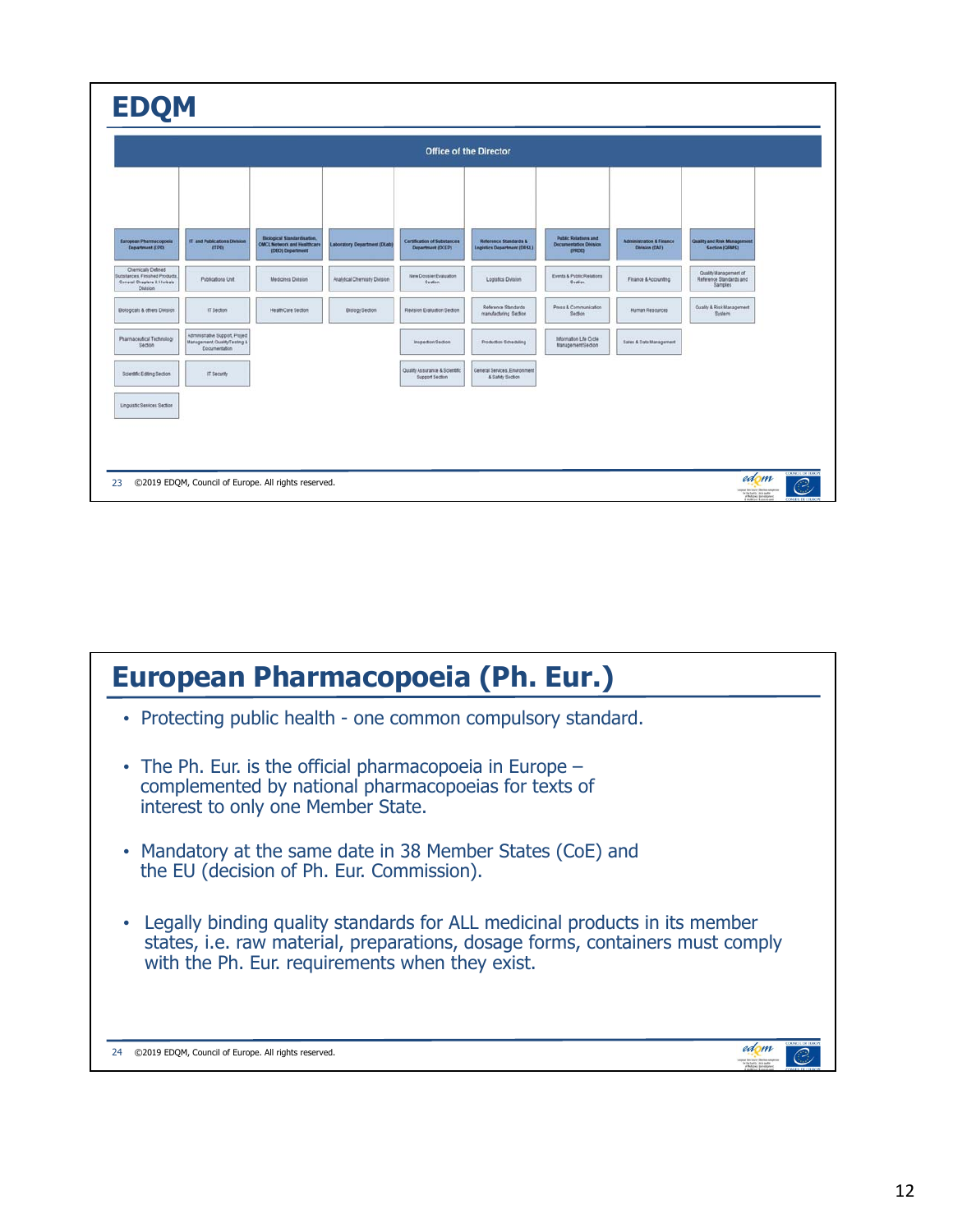

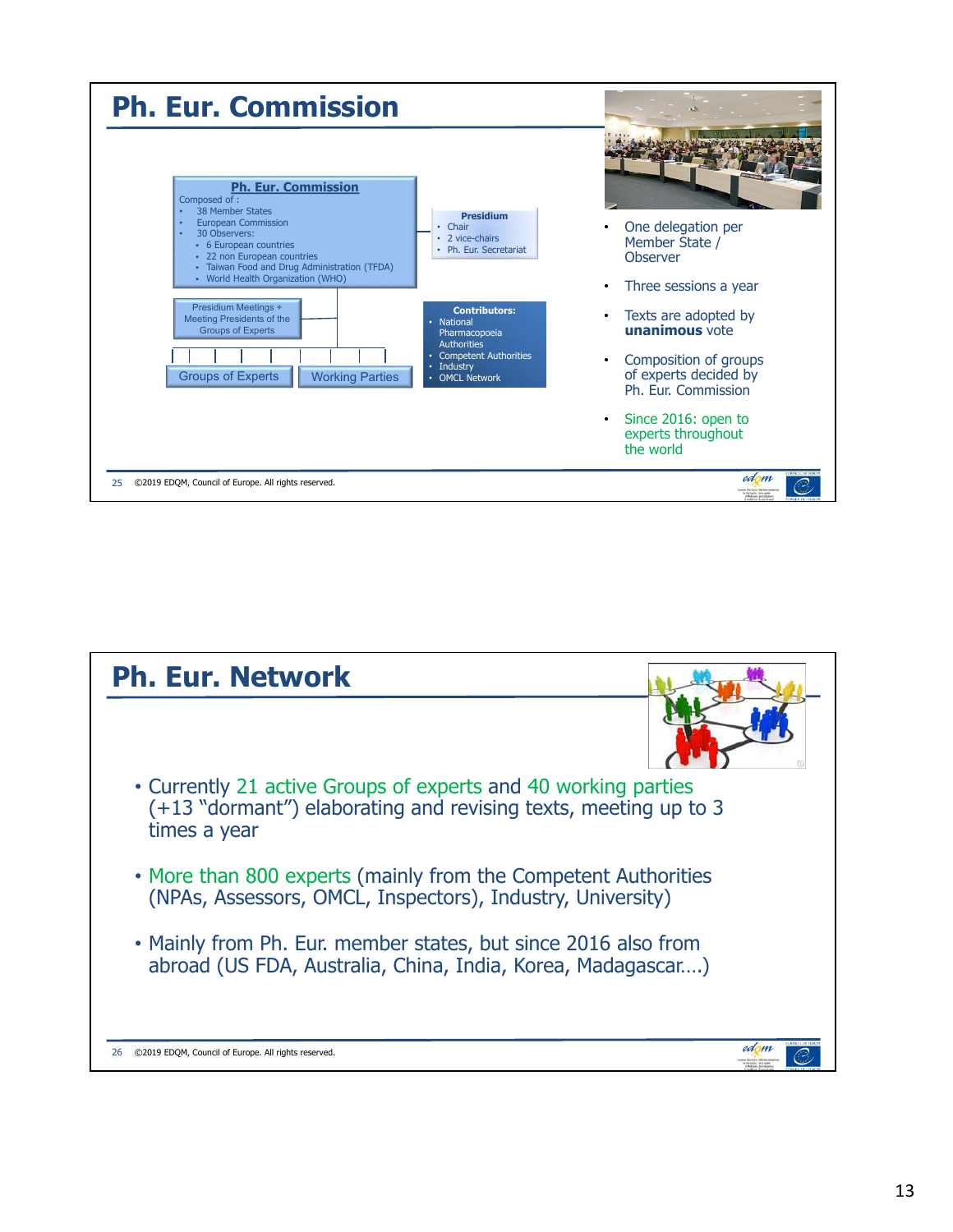

## **The Pharmacopoeia in the EU Legislation** "The monographs of the European Pharmacopoeia shall be applicable to all substances, preparations and pharmaceutical forms appearing in it. In respect of other substances, each Member State may require observance of its own national pharmacopoeia….."edom 28 ©2019 EDQM, Council of Europe. All rights reserved. ⊘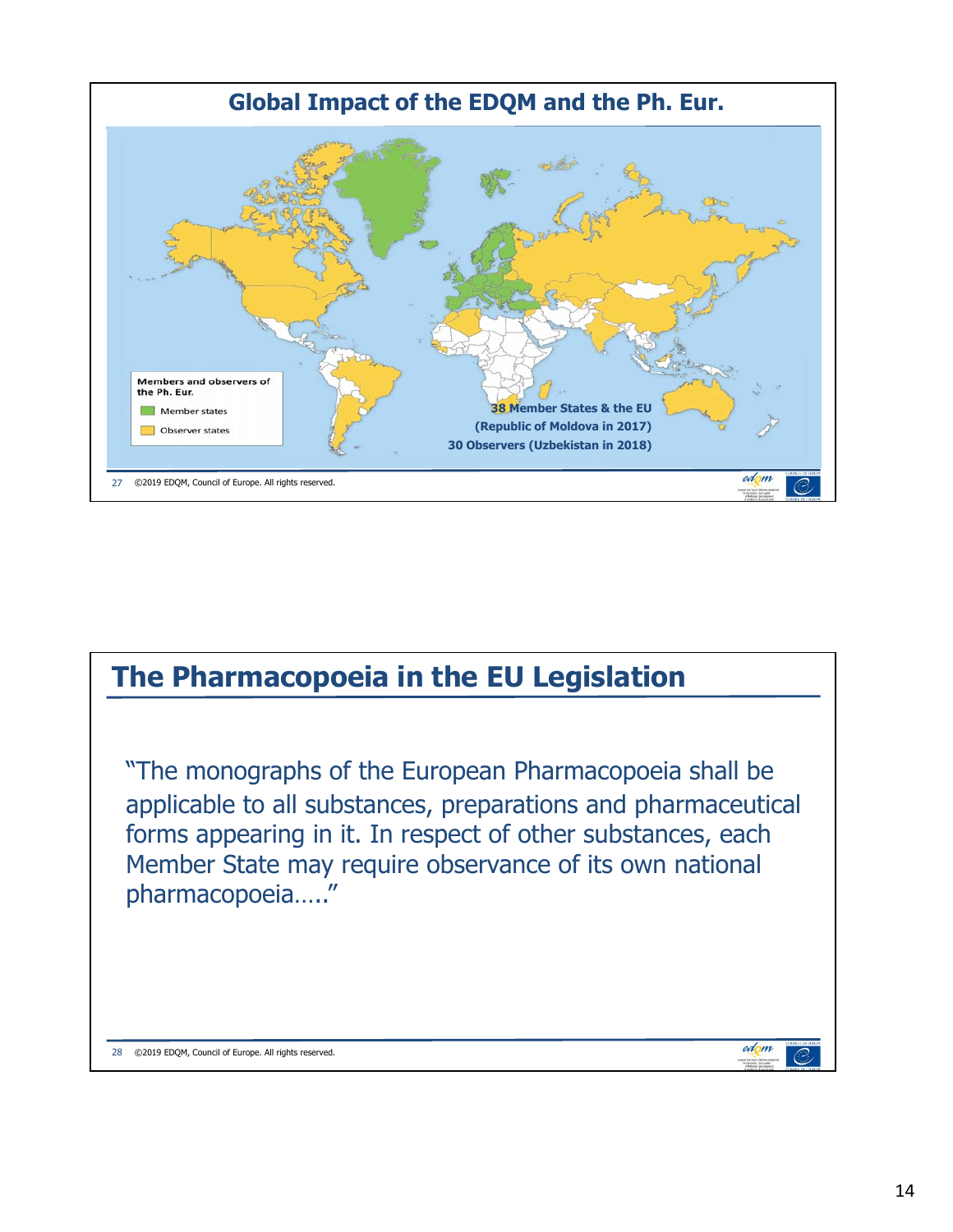

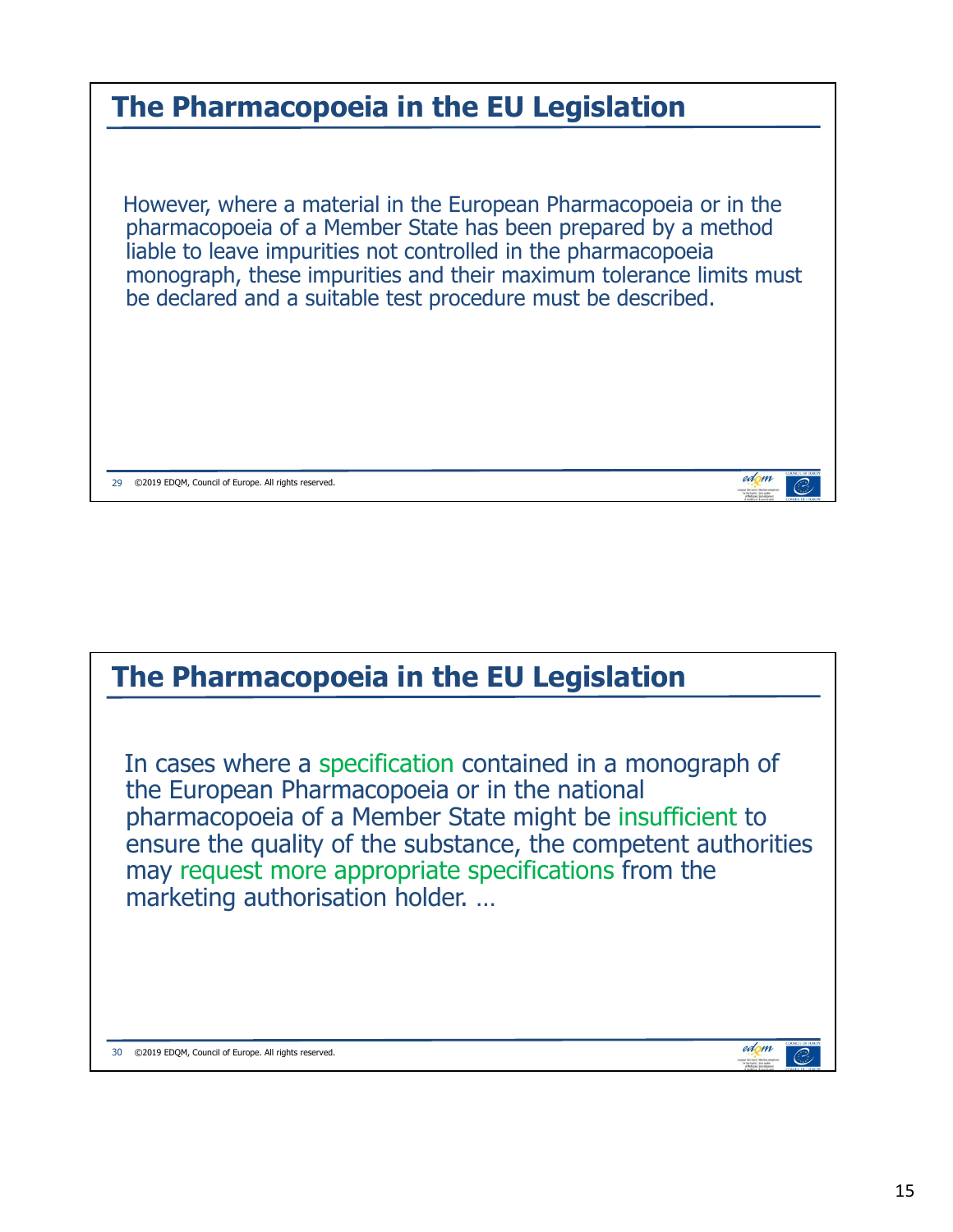

### **The Pharmacopoeia in the EU Legislation**

#### To summarise:

The Ph. Eur. is legally binding, but the legislation foresees a mechanism to provide the pharmacopoeia authority with information on the quality of products on the market; an excellent tool to ensure that monographs are not cast in stone but routinely updated to reflect the state-of-the-art.

32 ©2019 EDQM, Council of Europe. All rights reserved.

edom

⊘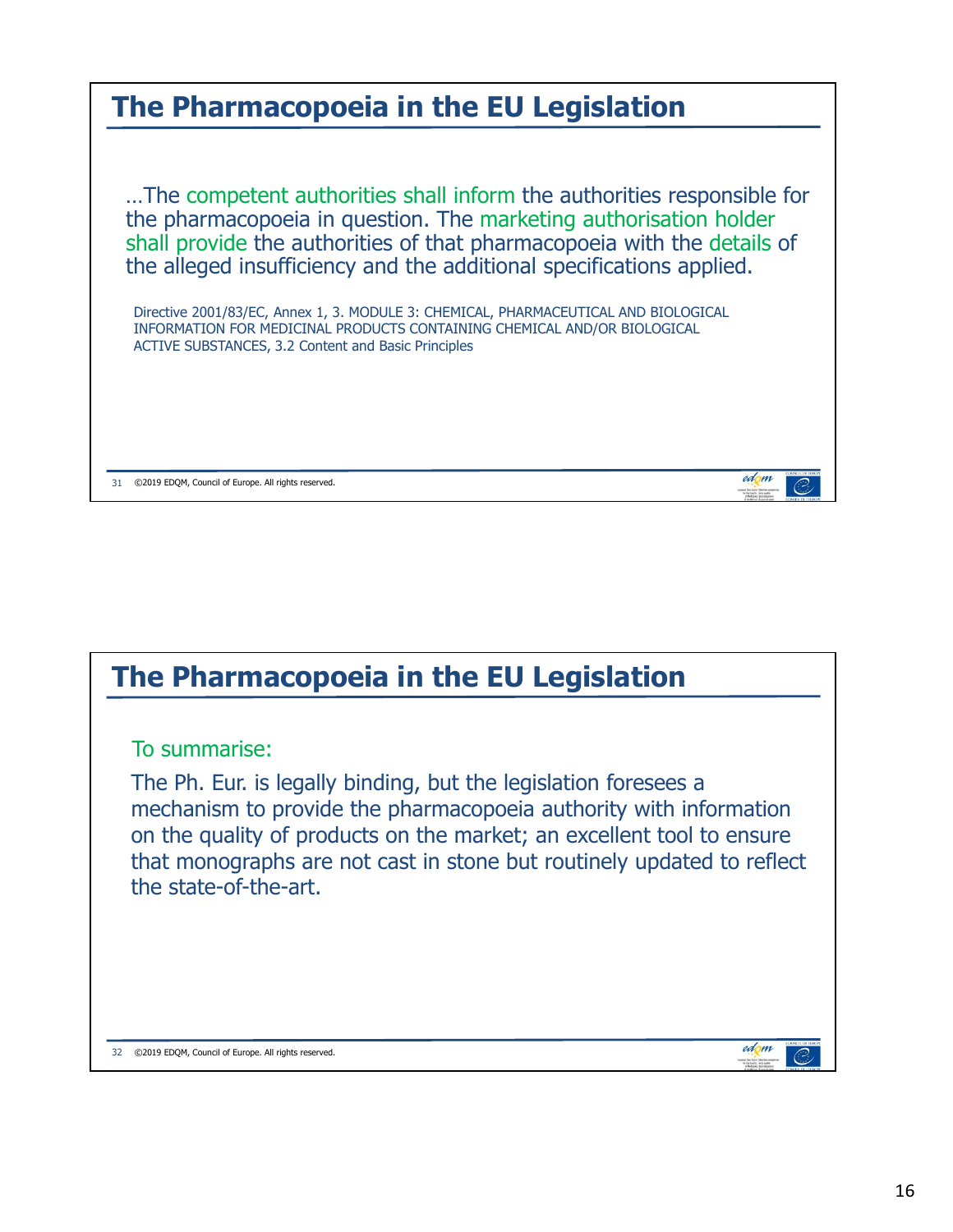# **Structure** • Council of Europe, European Union and EDQM The EU regulatory framework in pharmaceuticals and its key players • EDQM and the European Pharmacopoeia • **Pharmacopoeial Harmonisation**  edom 33 ©2019 EDQM, Council of Europe. All rights reserved.

#### **Harmonisation – Why ?**

- Global market: Pharmaceutical supply chain is globalised
- Harmonisation helps to increase availability of medicines, makes industry more efficient
	- $\triangleright$  Better able to serve multiple markets with the same processes and plants
	- $\triangleright$  Elimination of redundant testing
	- $\triangleright$  Minimises duplication of testing requirements
- Harmonisation helps to strengthen pharmacopoeias strong, state-ofthe-art standards reflecting the global reality
- Ultimately to the benefit of patients!

34 ©2019 EDQM, Council of Europe. All rights reserved.

edom

 $\mathcal{O}$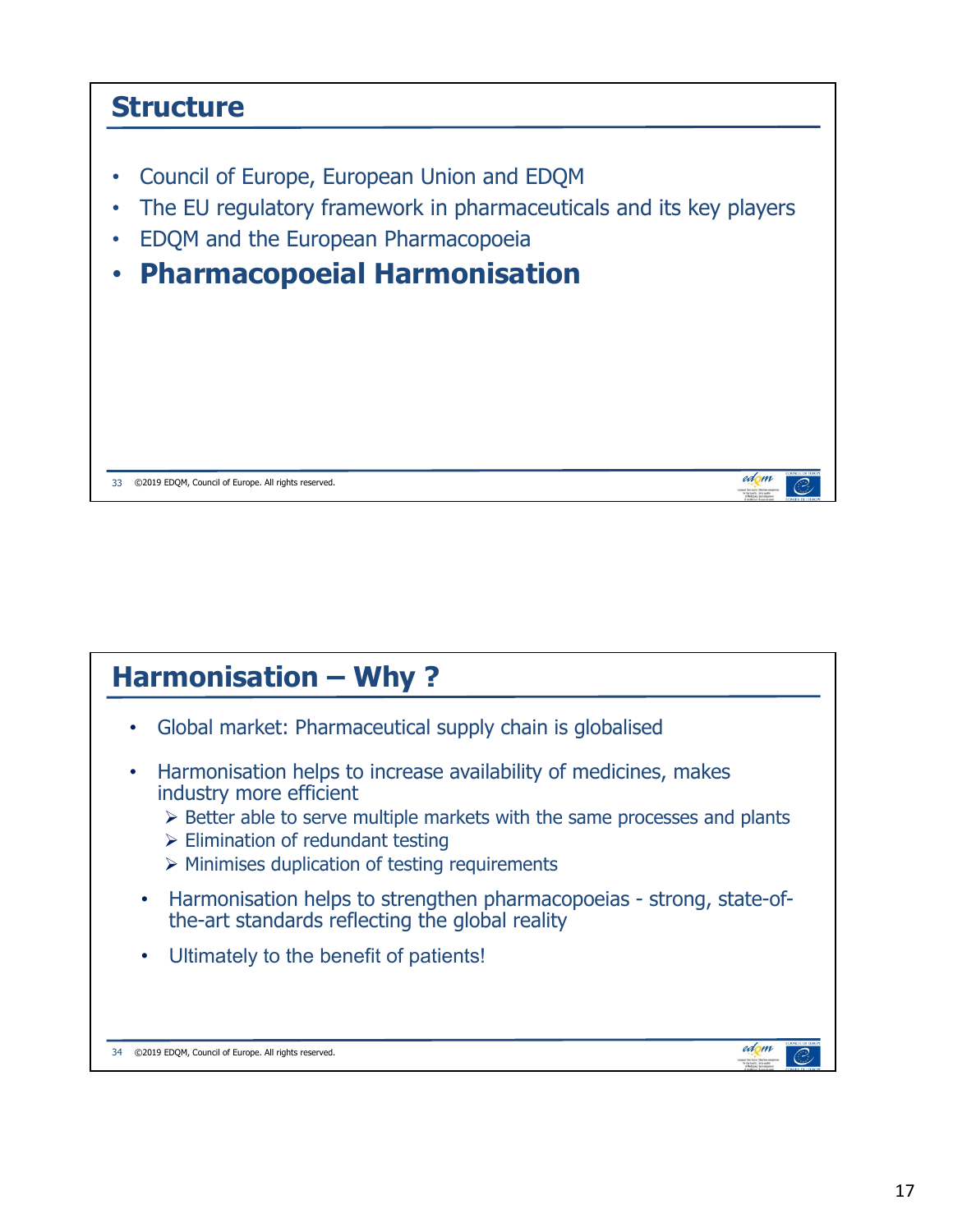